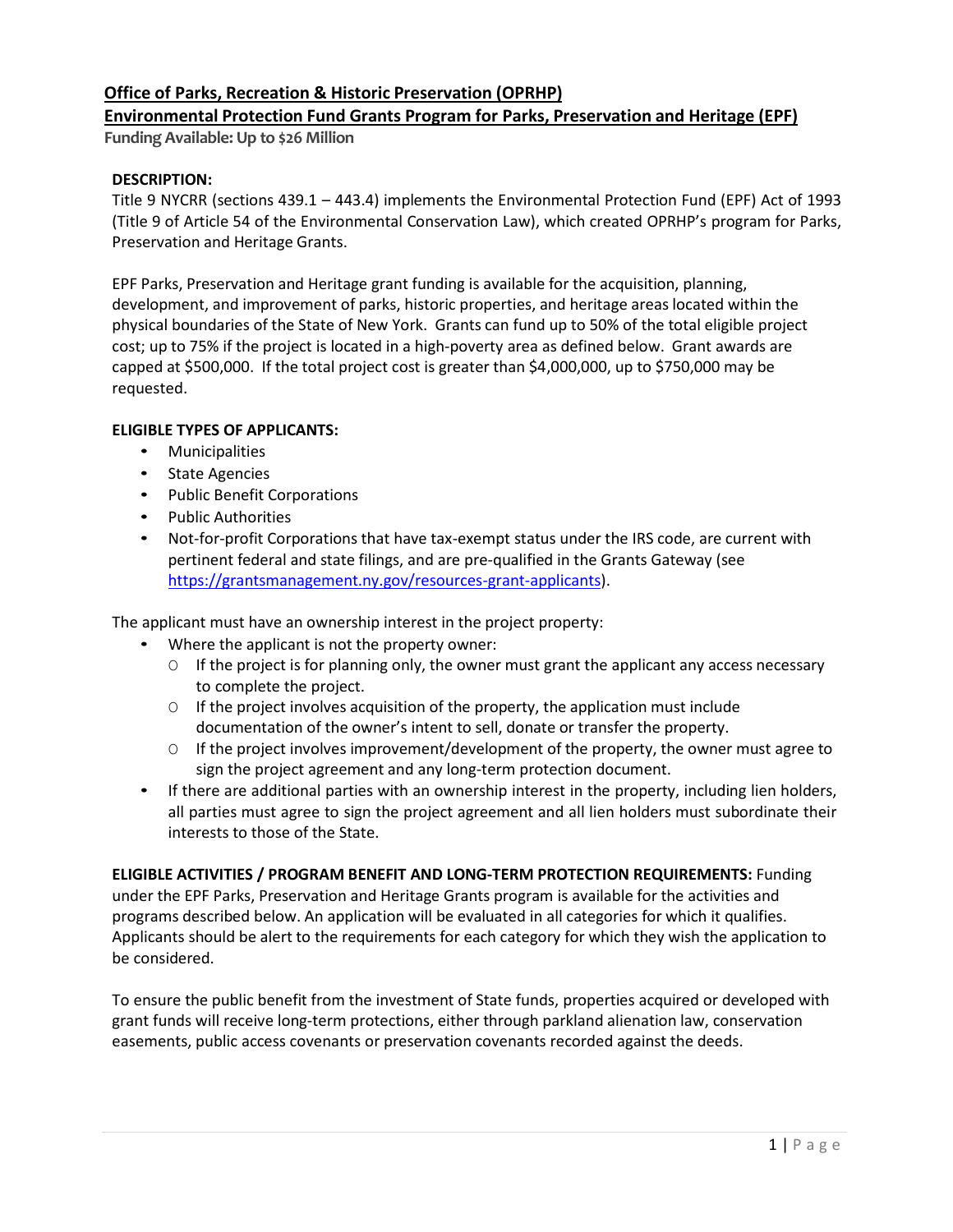- **Parks Program** for the acquisition, development or planning of parks and recreational facilities to preserve, rehabilitate or restore lands, waters or structures for park, recreation, or conservation purposes and for structural assessments and/or planning for such projects. Examples of eligible projects include playgrounds, courts, rinks, community gardens, and facilities for swimming, boating, picnicking, hunting, fishing, camping or other recreational activities.
	- O Public access covenants will be conveyed to the State for all park development projects undertaken by not-for-profit corporations.
	- O Conservation easements will be conveyed to the State for parkland acquisition projects undertaken by not-for-profit corporations.
	- O Parkland acquired or improved by a municipality must remain parkland in perpetuity. Information is available in the "Handbook on the Alienation and Conversion of Municipal Parkland," located at [https://parks.ny.gov/publications/,](https://parks.ny.gov/publications/) under Other Publications.
- **Historic Preservation Program** to acquire, improve, protect, preserve, rehabilitate, or restore properties listed on the State or National Register of Historic Places and for structural assessments and/or planning for such projects. All work must conform to the Secretary of the Interior's Standards for the Treatment of Historic Properties and professional qualifications as defined in "Historic Preservation Terms and Professional Qualifications" available at [https://parks.ny.gov/grants/consolidated-funding-app.aspx.](https://parks.ny.gov/grants/consolidated-funding-app.aspx)
	- O Properties not currently listed but scheduled for nomination review at the State Board for Historic Preservation meeting of either June 9, 2022 or September 8, 2022, are eligible to apply for funding. Questions about, or proposals for, listing on the State or National Register should be directed to the OPRHP National Register Unit at (518) 268-2213.
	- O Preservation covenants or conservation easements will be conveyed to the State for all Historic Preservation grants.
	- O Grant funds cannot be used for constructing contemporary additions on a historic property unless that work will provide universal access and/or eliminate code deficiencies for access/egress, such as an elevator or stair tower.
	- O Multi-purpose additions to historic buildings and free-standing new construction on historic properties are not eligible for this grant program.
	- O The expense of packing/storing of furnishings and artwork is allowed when required to complete an awarded project for grant-assisted interior work, such as installation of a fire suppression system, or plaster/decorative finishes.
	- O For projects on sectarian properties, grant assistance can fund only costs necessary for historically accurate restoration to restore and preserve the historic integrity of the historic property, and only to the extent that those costs exceed the cost of basic rehabilitation. Information and instructions on how to structure/present a sectarian project can be found a[t https://parks.ny.gov/grants/consolidated-funding-app.aspx](https://parks.ny.gov/grants/consolidated-funding-app.aspx)
- **Heritage Area Program** for projects to acquire, preserve, rehabilitate, or restore lands, waters or structures identified in the approved management plans for Heritage Areas designated under section 35.03 of the Parks, Recreation and Historic Preservation Law, and for structural assessments or planning for such projects where an active management entity has endorsed the project. For additional information about active Heritage Areas with approved management plans, including exact heritage areas boundaries and Heritage Area Contacts, go t[o https://parks.ny.gov/grants/heritage-areas/default.aspx.](https://parks.ny.gov/grants/heritage-areas/default.aspx)
	- $\circ$  To ensure a public benefit from the investment of state funds, all Heritage Area grants will receive appropriate long-term protections either through parkland alienation law, or in the form of public access covenants, preservation covenants or conservation easements conveyed to the State.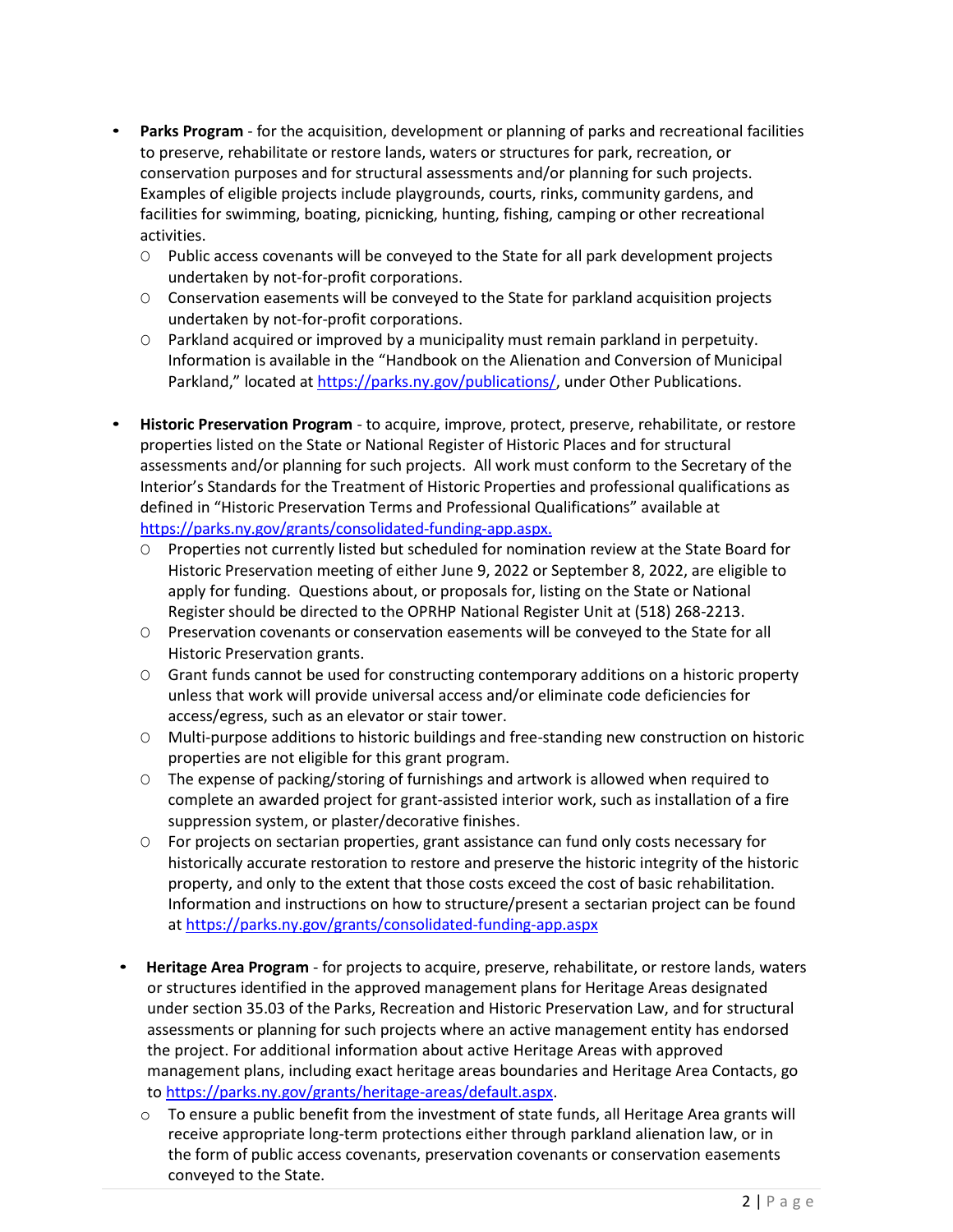# **ALLOWABLE COSTS:**

All expenditures under these grants must be for goods and services procured in a manner so as to assure the prudent and economical use of public money in the best interests of the taxpayers of the State of New York, to facilitate the acquisition of goods and services of maximum quality at the lowest possible cost under the circumstances, and to guard against nepotism, favoritism, improvidence, extravagance, fraud, and corruption. Such procedures may include, but are not limited to, competitive bidding, the solicitation of three price quotes, written requests for proposals, etc. (see Successful Applicant Requirements below for additional information).

# **Eligible budget items include:**

Pre-Development Planning and Design

- **Design Fees** and other **Professional Fees** are allowed for the preparation of construction documents and to satisfy other pre-construction requirements. **Pre-development** costs must be incurred during the project term or in the three years prior to the application deadline. In general, pre-development costs **should not exceed fifteen percent (15%) of the construction costs**.
- **Archeology** includes field work, report writing, curation of artifacts and interpretation. If your project includes any ground-disturbing activity (e.g., trenching, grading, demolition, new construction, etc.), it is very likely that an archeological survey will be required unless you can provide adequate documentation of prior ground disturbance. Your budget should take into account the need for an archeological survey. Contact your regional grants administrator (RGA) (a[t https://parks.ny.gov/grants/contact.aspx\)](https://parks.ny.gov/grants/contact.aspx) or the archeology representative for your county (at [https://parks.ny.gov/shpo/contact/\)](https://parks.ny.gov/shpo/contact/), to determine the need and anticipated costs for archeology.
- **Project planning** is eligible for stand-alone funding in all three programs. This funding is intended for project-specific planning, such as preparing site designs and specifications, schematic drawings and conducting specific project-related environmental reviews (i.e., for rehabilitation of a historic property or structural assessment of a dock for public fishing), not for planning or environmental review processes of comprehensive Open Space, Management or Master Plans.

# Construction

- Capital costs can include labor, materials, and other necessary costs for permanent capital improvements to the property that are directly related to the recreational, conservation, historic preservation, and/or heritage development purposes of the grant program. The budget should be broken down by categories of expenditure, such as utilities/infrastructure, site preparation, landscaping, carpentry, etc.
- The budget may include purchase of permanent equipment necessary to achieve the project purposes (e.g., playground equipment, interpretive kiosks), but cannot include operational or maintenance equipment such as mowers or automotive equipment.
- The budget may include costs to undertake construction, such as rent/lease of heavy equipment, but cannot offset overhead and operating expenses, such as office rental.
- For historic preservation projects on sectarian properties grant assistance can fund only costs necessary for historically accurate restoration to restore and preserve the historic integrity of the historic property, and only to the extent that those costs exceed the cost of basic rehabilitation. Information and instructions on how to structure/present a sectarian project can be found at [https://parks.ny.gov/grants/consolidated-funding](https://parks.ny.gov/grants/consolidated-funding-app.aspx)[app.aspx.](https://parks.ny.gov/grants/consolidated-funding-app.aspx)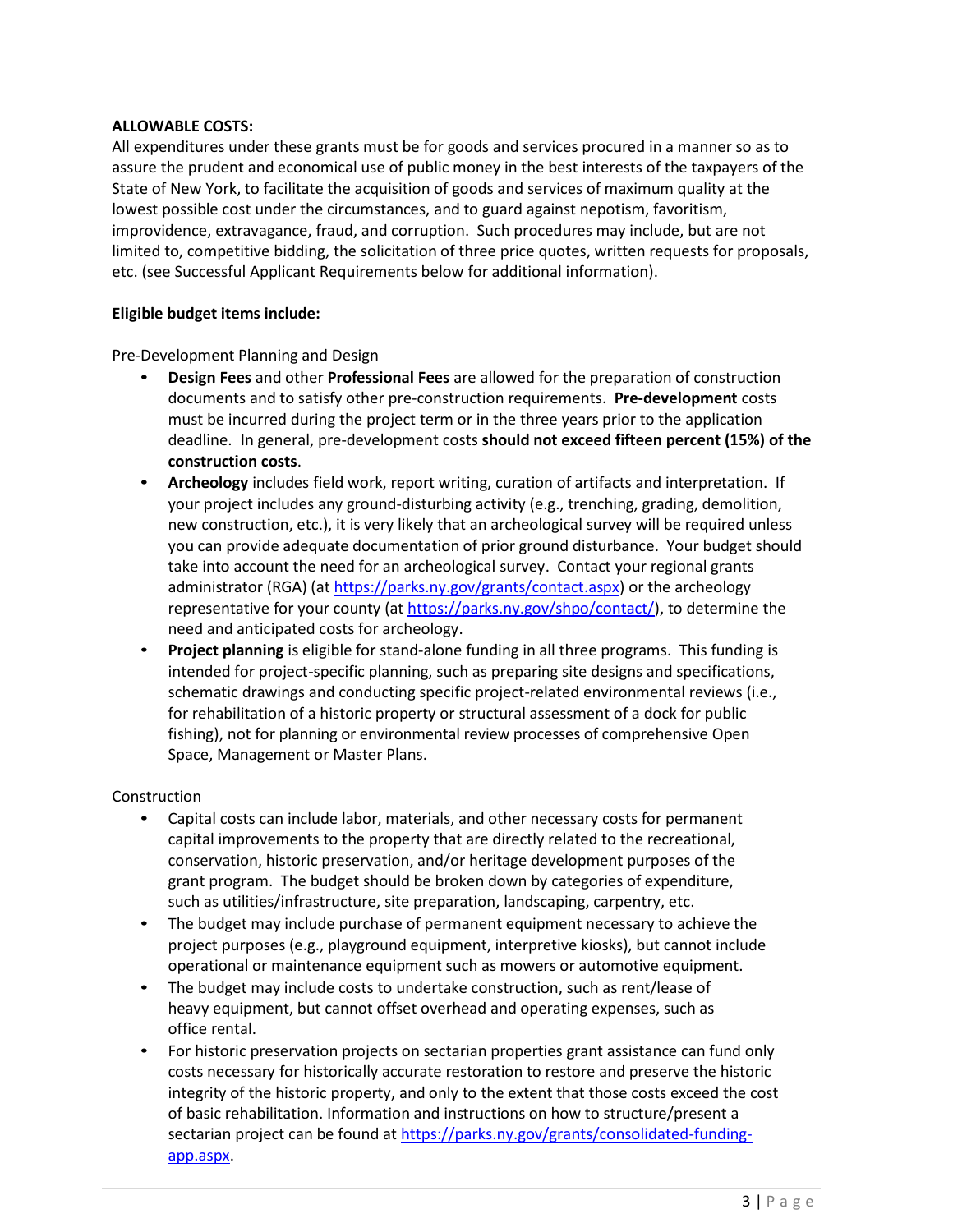# Acquisition

- The application must identify each parcel proposed for acquisition, the type of interest to be acquired (fee simple, lease, easement, etc.) and method of acquisition (purchase, donation, or transfer from another use), number of acres and estimated fair market value of the parcel(s) documented by a written appraisal valuation (desktop appraisal or exterior only appraisal) by a qualified appraiser*.* Acquisition costs must be incurred during the project term or up to one year prior to the application deadline.
- Associated acquisition costs, such as the cost of **appraisals** (one appraisal is required for any parcel valued under \$300,000; two appraisals are required for any parcel valued at \$300,000 or more), **surveys, title search, legal fees, title insurance (required for this grant)** and, where a conservation easement is required, the cost of **title continuation and recordation** are eligible costs.
- In the case where multiple parcels owned by the same entity are to be valued, the appraiser will first determine the highest and best use of the parcels. The highest and best use analysis will determine if the parcels should be marketed as one unit or whether they would have a higher value if marketed separately. If the parcels should be marketed separately, then each one will require its own valuation. Under no circumstances should parcels owned by different entities be valued in the same appraisal.

# Administration

- **Construction Supervision** costs are those associated with the coordination, supervision, and scheduling of work to ensure projects are completed in conformance with design standards, construction contract documents, plans and specifications, and may be provided by a qualified member of the applicant's staff, the design professional who prepared the construction documents, or a clerk of the works.
- **Grant Administration** costs include expenses associated with administering the grant after it is awarded, such as preparing the project agreement, affirmative action, solicitation of Minority and Women-owned Business Enterprises (MWBEs), and payment request documentation. In general, these costs **should not exceed ten percent (10%) of the grant amount**. The cost of preparing this application is **NOT** eligible.
- **Procurement Costs** include costs for assuring competitive pricing, such as costs for distributing Requests for Proposals and for public advertising for bids, including the cost of advertising in specialty publications, such as minority newspapers and appropriate construction publications.
- **Audit**: An accounting of grant expenditures and revenues is required. Generally, this is accomplished by detailed auditing of every payment request. Depending upon the grant award and complexity, the State may require an Agreed Upon Procedure Review (AUPR) performed by a representative of the State or a Certified Public Accountant prior to the final reimbursement.
- **Project Sign***:* All grant-funded projects, except for those funding planning only, must have a project sign noting the funding assistance. Signs are available for purchase through the State for approximately \$57.

**INELIGIBLE COSTS** (will be eliminated from the total project costs in the grant application):

- Work completed prior to award is not eligible for reimbursement or for match. There are two exceptions:
	- $\circ$  Professional services and materials purchased or donated, but not installed, up to three years prior to the application deadline may be applied toward the matching share.
	- $\circ$  Acquisition costs retroactive no more than one year prior to the application deadline are eligible costs.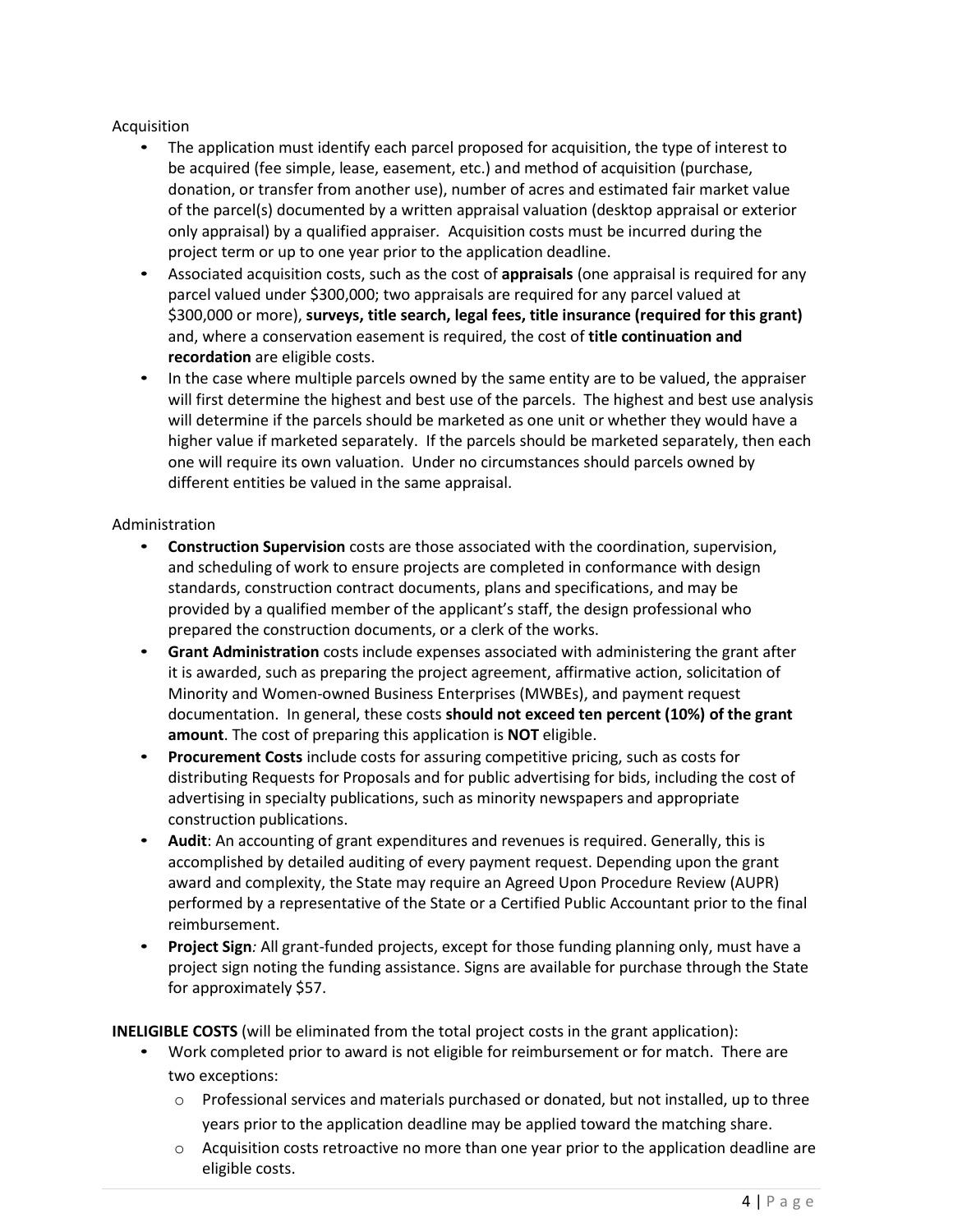- Comprehensive Planning/Master Planning/Management Plans/Open Space Plans.
- Application preparation.
- Contingencies, training, travel, OJT wages, working capital, marketing, taxes, interest, purchase of operational or maintenance equipment, salaries and wages, indirect costs, overhead or operating expenses, rent/lease are ineligible unless noted otherwise above.
- Fundraising events/expenses.
- Bond interest and associated fees. The interest associated with a Bond or Bond Anticipation Note (BAN) cannot be calculated into project cost, whether for reimbursement or local match.
- Lobbying expenses.
- Costs that are not adequately justified or that do not directly support the project.

# **MATCHING SHARE (APPLICANT SHARE) REQUIREMENTS:**

This grant program is administered on a reimbursement basis. **Successful applicants will be expected to fund project expenditures upfront, then submit for reimbursement.** Applicants must plan their financial arrangements accordingly.

Successful applicants are reimbursed for up to 50% of their eligible expenditures. For projects located in impoverished areas (as defined by 10% or more of the population below the poverty level according to the most recent Census data as provided in the "Poverty Level Table by ZIP Code Tabulation Area (ZCTA)" a[t https://parks.ny.gov/grants/consolidated-funding-app.aspx\)](https://parks.ny.gov/grants/consolidated-funding-app.aspx), the reimbursement can be up to 75% of the eligible project cost.

All applicants are expected to raise their share within one year of the award, or risk cancellation of the grant.

Principal types of applicant share are:

- **Cash**: Includes grants other than this grant request.
	- o Other Environmental Protection Fund grants (i.e., Climate Smart Communities, Water Quality Improvement Project, Local Waterfront Revitalization Program, Greenway Conservancy Trail Grant Program, etc.) cannot be used as match.
	- o State and Municipal Facilities Program (SAM) funding cannot be used as a required match or be considered a local share but can be used to pay for additional project costs that are over and above the award and required local match.
- **Force Account**: Applicant's payroll expenses itemized according to job title or job assignment on project. Grant recipients will be required to document time worked, tasks, pay ratio and payment (including components and percentage of fringe benefit rate).
- **Professional Services**: The value of services provided by professional and technical personnel and consultants. Three-year retroactivity applies.
- **Supplies and Materials**: The fair market value of items warehoused (not yet installed). Three-year retroactivity applies; use value current at time items were obtained.
- **Volunteer Labor**: Skilled and professional labor can be computed at the job rate. The value for labor (unskilled labor and work performed by professionals or skilled laborers in an area outside of their area of expertise) of an adult (18 and over) donating time to a project may be computed up to the amount identified as the Value of Volunteer Time for New York State a[t https://independentsector.org/.](https://independentsector.org/) The current value of volunteer time for New York State can be found a[t https://parks.ny.gov/grants/consolidated-funding-app.aspx.](https://parks.ny.gov/grants/consolidated-funding-app.aspx) For example, a lawyer donating legal services may compute the value based on the standard billing rate, but the value for the same lawyer donating time painting walls will be computed up to the amount identified as the Value of Volunteer Time for New York State.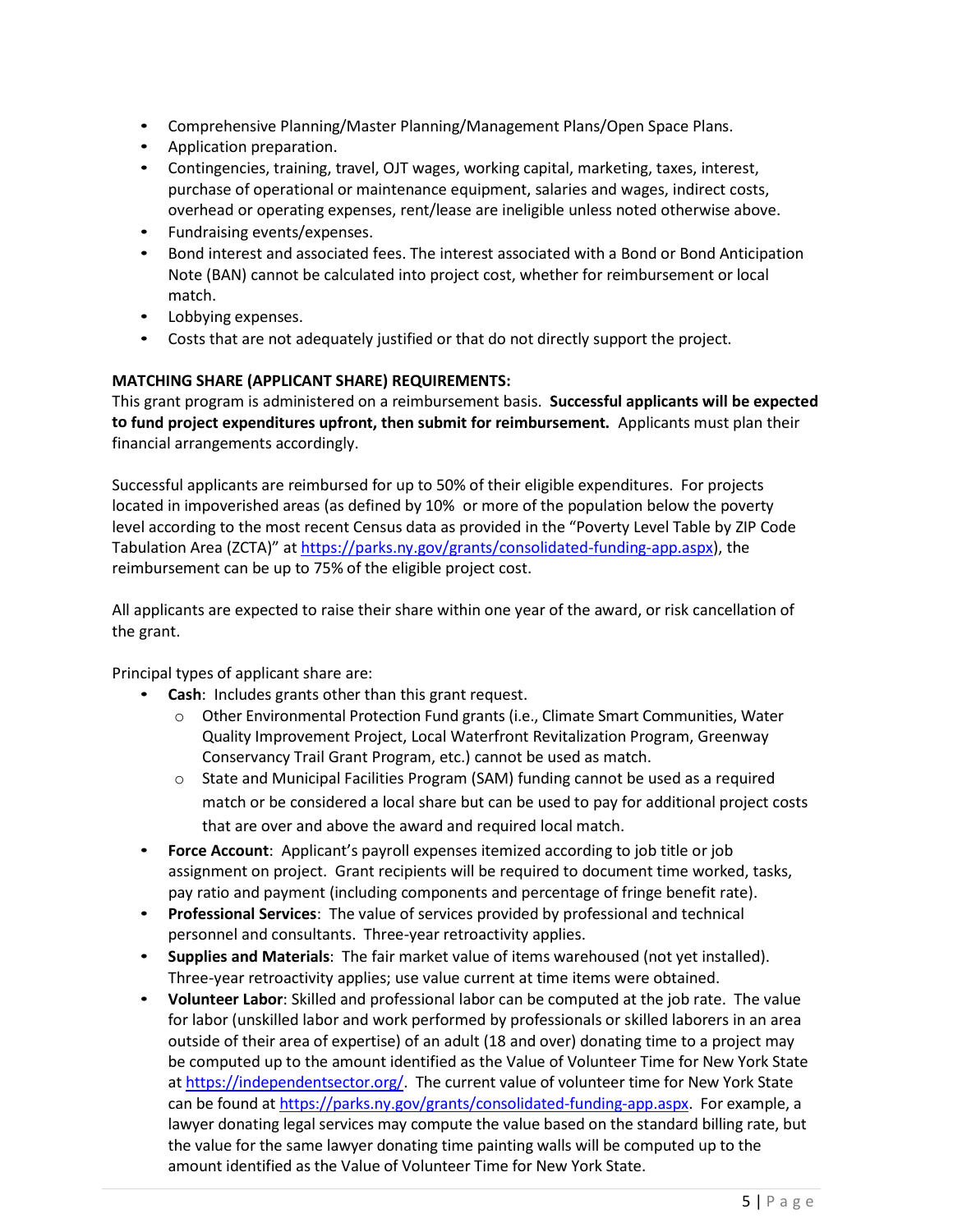- **Equipment Usage**: Valued according to its fair market rental cost in the project location.
- **Real Property:** The value of all property acquired, donated, or converted from other purposes. One-year retroactivity applies to all three categories. For real property owned by the applicant and converted from other purposes, the value of such property may be included under the EPF budget, provided it has not been previously designated as parkland or otherwise used for purposes related to this project.

**FUNDING PRIORITIES:** Priority projects are those that clearly demonstrate and document:

- Impact: For park projects, the importance of the project to the community in terms of population served and need for facilities. For historic preservation, the extent to which the project will contribute to preservation of a historically significant property and its features. For Heritage Areas, the extent to which the project will enhance the visitor experience and address the resources and goals of the local Heritage Area.
- Planning Initiatives: For all projects, community support; consistency with state/region/community plans, including and especially the Statewide Comprehensive Outdoor Recreation Plan (SCORP); advancement of the general principles and goals of downtown revitalization, strategic community investment and/or environmental justice practices.
- Reasonableness of Cost: For all projects, sound administrative infrastructure/reasonableness of costs, including demonstration of project planning, administrative structures and a budget that reflects fiscal prudence and readiness to proceed.
- OPRHP Commissioner Priorities for 2022:
	- $\circ$  Projects that enhance and/or create opportunities for walkable public spaces for recreation, fitness, community gardens and open space in underserved neighborhoods (i.e., build green space, revitalize existing athletic and recreational facilities, create, and enhance amenities at community gardens and schoolyards).
	- $\circ$  Projects that rehabilitate existing sections of the Empire State Trail, and/or create or enhance multi-use pedestrian and bicycle trails, creating physical and functional connections among already-protected state and local lands, historic sites, greenways, trails (including the Empire State Trail) and waterways. For example, projects may include landscape and trail improvements and special features or signage to improve programming and interpretation.
	- $\circ$  Projects that are undertaken by OPRHP Friends organizations or other partner groups that occur in State Parks or Historic Sites.

Applicants are encouraged to use the online layered "Grants Map for CFA" accessed via <https://parks.ny.gov/grants/consolidated-funding-app.aspx> to help answer application questions in the CFA, including questions concerning how to identify the appropriate Regional Economic Development Council, ZIP Code Tabulation Area (ZCTA) and Poverty data, save and print or upload a 1:24,000 scale topographic or planimetric map, etc. for the project location. The instruction document, "Using the Grants Map for CFA," outlines how to use the features of the layered map.

# **APPLICATION REQUIREMENTS:**

The following documentation will be required with the application. **Applications lacking these attachments (or an acceptable explanation) are considered incomplete, and may cause the application to be deemed ineligible, or adversely affect the rating points assigned**. Depending upon the particular circumstances of your project, other attachments may be required. Still other attachments, while not required, may be essential to support rating points. All documents should be current to this grant cycle. See the **ADDITIONAL RESOURCES** section at the end of this document, and the Attachment Checklist a[t https://parks.ny.gov/grants/consolidated-funding-app.aspx,](https://parks.ny.gov/grants/consolidated-funding-app.aspx) for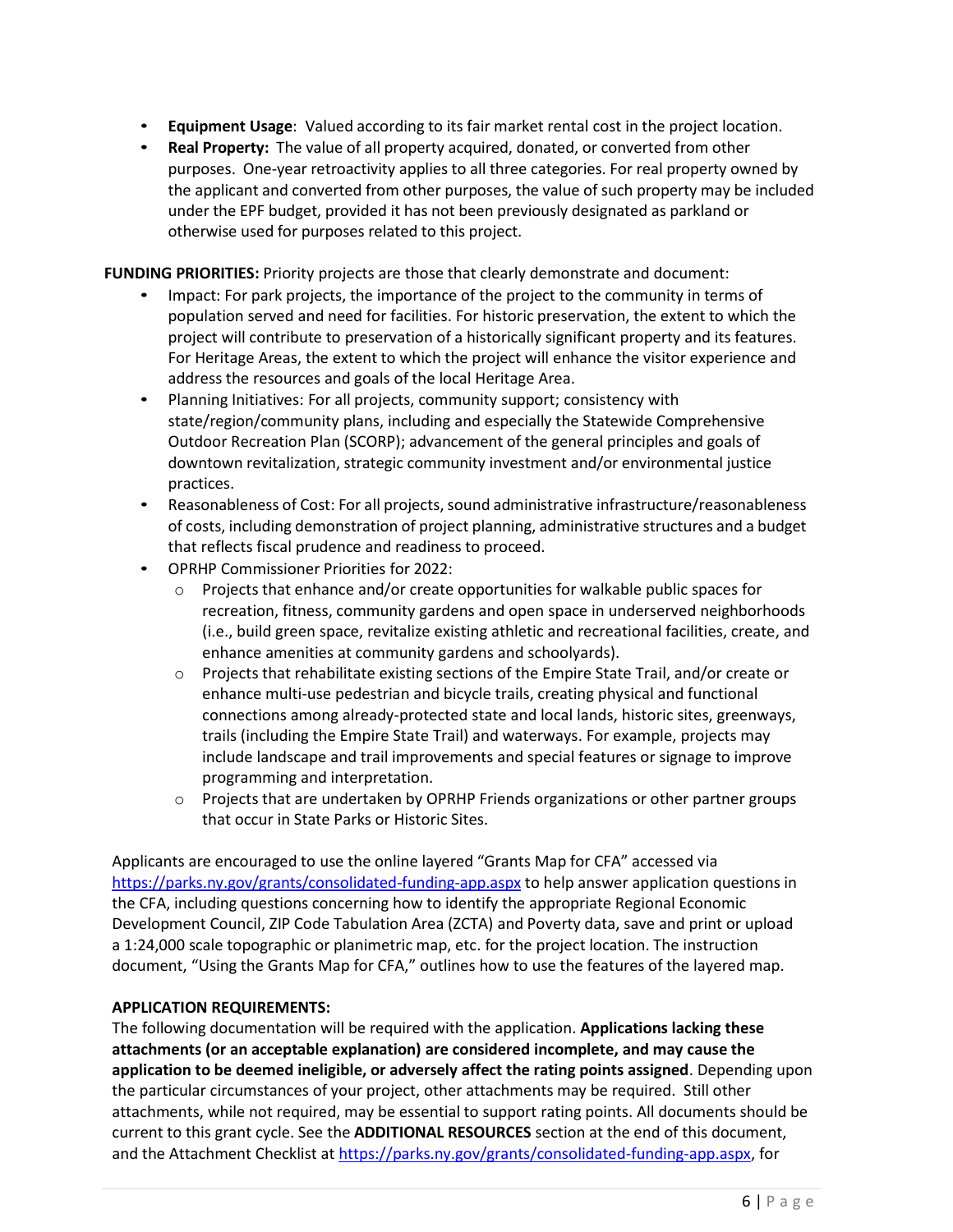additional guidance on required documents as well as supporting documentation that is requested but not required. Applicants are encouraged to contact the Regional Grants Administrator for their project area to have an initial conversation regarding their proposal prior to submitting an application.

#### **For All Applicants**:

- **State Environmental Quality Review Act (SEQR) compliance documentation:**
	- o Not-for-profits must fill out the "Environmental Review Form" available at [https://parks.ny.gov/grants/consolidated-funding-app.aspx.](https://parks.ny.gov/grants/consolidated-funding-app.aspx)
	- o Municipalities must document or describe where they are in the SEQR process.
- **Photos** showing the project area
- **Schematic Site Plan**
- 1:24,000 scale **topographic or planimetric map** with the **subject property circled**

# **For All Not-for-Profit Applicants:**

**Pre-qualification in the Grants Gateway is required.** Grant proposals received from nonprofit applicants that are not Prequalified in the Grants Gateway by the application due date and time will not be evaluated. Such proposals will be disqualified from further consideration. Keep in mind the status may expire during the evaluation period, so it is a best practice to double check the status before the application deadline. Further information is available from the Grants Gateway at (518) 474-5595.

**Disclaimer**: New York State reserves 5-10 business days from the receipt of complete Prequalification applications to conduct its review. If supplementary information or updates are required, review times will be longer. Due to the length of time this process could take to complete, it is advised that nonprofits Prequalify as soon as possible. Failure to successfully complete the Prequalification process early enough may result in a grant application being disqualified.

#### **For Not-for-Profit Applicants applying for a project under the Parks Program:**

**Except for projects on State lands, a resolution of municipal endorsement**, passed by the governing body of the municipality in which the project is located, which stipulates the approval/endorsement of the application. For projects involving multiple municipalities, the endorsement is required from the municipality with planning jurisdiction (e.g., the county) and all municipalities owning affected property. See a sample of an acceptable resolution of "Municipal Endorsement" at

[https://parks.ny.gov/grants/consolidated-funding-app.aspx.](https://parks.ny.gov/grants/consolidated-funding-app.aspx)

#### **For Historic Preservation Applicants:**

Documentation of State/National Register listing or scheduled nomination review.

#### **For Heritage Area Applicants:**

**Written approval/endorsement of the project by the local heritage area management entity**, if it is not the project sponsor, is required with the application. The letter should reference the appropriate Heritage Area management plan and relevant Heritage Area resources and goals. For information about active Heritage Areas with approved management plans, including exact heritage areas boundaries and Heritage Area Contacts, go to [https://parks.ny.gov/grants/heritage-areas/default.aspx.](https://parks.ny.gov/grants/heritage-areas/default.aspx)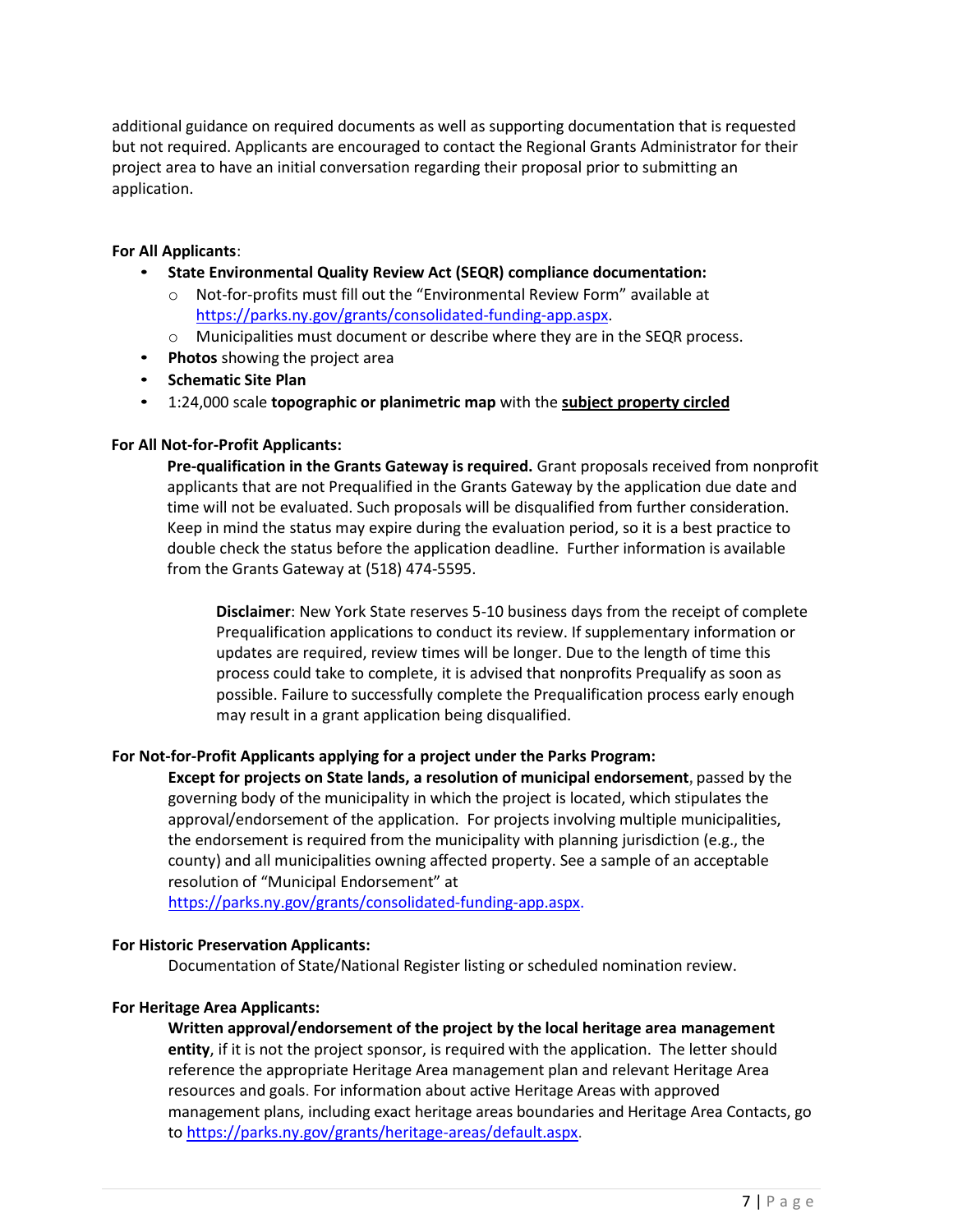# **For Applicants proposing to undertake work in a State Park or Historic Site:**

**Letter(s) of support** from the **Regional Director AND Capital Facilities Manager.** One letter of support may be provided with both signatures.

# **For Applications including Acquisition (purchase, donation, or transfer from another use):**

- **Evidence of the owner's intent** to sell, donate or transfer the property.
- **A written appraisal valuation** (desktop appraisal or exterior only appraisal) by a qualified appraiser for all property that will be acquired or used as match as part of the proposal.

# **For Applications where Parkland is being Alienated:**

If the project is located in a public park facility, all or part of which is being sold, leased, exchanged, donated, disposed of or used for other than public park purposes, a copy of the **proposed or enacted legislation authorizing the alienation**.

Attachments listed in the **APPLICATION REQUIREMENTS** section of the guidance document are required of every application as indicated. Following is additional guidance on required attachments. All documents should be current to this grant cycle.

# **State Environmental Quality Review Act Compliance (SEQR)**

*NOT-FOR-PROFIT CORPORATIONS:* Complete the "Environmental Review Form" available online at [https://parks.ny.gov/grants/consolidated-funding-app.aspx.](https://parks.ny.gov/grants/consolidated-funding-app.aspx) Also include with your application clear drawings, maps, or plans of existing and proposed natural and man-made conditions on the site and the areas immediately adjacent to the site.

*MUNICIPALITIES:* The municipality will be responsible for providing a completed SEQR review. The municipality will be the SEQR lead agency if OPRHP is the only other agency involved or will be responsible for initiating lead agency designation procedures if there are other involved agencies (e.g., the Department of Environmental Conservation (DEC) via a required permit). The lead agency is required to classify projects under SEQR, and make a determination of significance as follows:

- If your project is Type II, it is not subject to SEQR. If this is the case, provide a statement as to the classification of your project and the reason. If any permits are required, list them in your statement.
- If your project is subject to SEQR, consult SEQR regulations to determine if it is classified Unlisted or Type I.
	- o If it is Unlisted, submit a completed Short Environmental Assessment Form (EAF) (Parts  $I-III$ ).
	- $\circ$  If the project is classified Type I, submit a completed Full Environmental Assessment Form and either a negative declaration or a Final Environmental Impact Statement (FEIS) and SEQR Findings.
- If the project's impacts have been previously reviewed under SEQR, supporting documentation must be submitted (e.g., FEIS and SEQR Findings Statement).

# **Photos**

Provide images (scanned photographs or born-digital; photocopies are not acceptable substitutes) showing the overall project area and documenting existing conditions. Include photos of any structures more than 50 years old within, or immediately adjacent to, the project area. Provide views to these features from the project site, as well as views of the project site from them. Photographs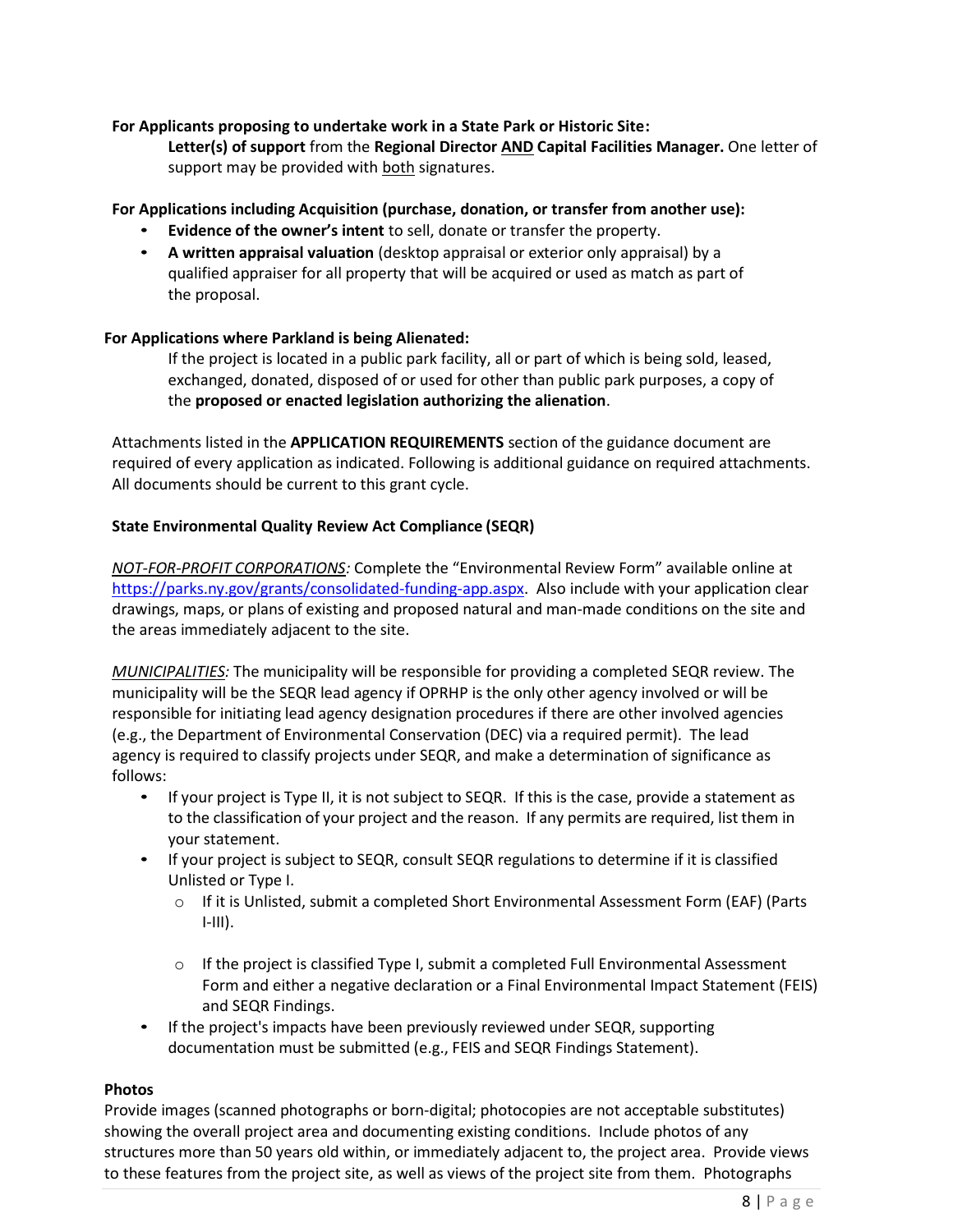must reflect current conditions. Images that are freely available on the internet may not show current, actual conditions. Key all images to a schematic site plan (see below). For an optimal review of the project, photography tips and guidance can be found here [https://parks.ny.gov/grants/consolidated-funding-app.aspx.](https://parks.ny.gov/grants/consolidated-funding-app.aspx)

#### **Schematic Site Plan**

Provide a document that connects the narrative, photos, budget, and for a historic property the work detail, together pictorially.

For parks, a site plan that identifies the boundary of the park that is the subject of the application as well as how it relates to the surrounding areas (properties adjoining the site, roadways, water bodies, public access), what facilities are currently existing on the proposed site (arrows or legend to indicate type - baseball fields, playgrounds, pavilions, parking areas, public access to the site, links to surrounding areas via trails, etc. and location of those facilities within the park), and what facilities are being proposed (type and location); these would then be linked to photos showing the subject area and surrounding areas, the narrative describing the work being contemplated, and the budget showing estimated costs.

With historic properties, two dimensional plans or elevations which identify the areas of the structure or site with the conditions as they currently exist that are the subject of the application (i.e., arrows to mortar joints, cracks, bricks); these would have a legend or some other way to link back to photos which show the areas of concern, the narrative and work detail which describe both existing conditions and the proposed work to correct issues, and the budget showing the estimated costs to accomplish the work.

#### **Map**

Submit a 1:24,000 scale USGS or DOT planimetric map with the subject property circled. An 8½" x 11" section, copy, or printout is acceptable, so long as it shows at least 1:24,000 scale and is clearly marked as to scale and source, including Quad Name and/or Code. We recommend using the online, layered "Grants Map for CFA," accessed vi[a https://parks.ny.gov/grants/consolidated-funding](https://parks.ny.gov/grants/consolidated-funding-app.aspx)[app.aspx](https://parks.ny.gov/grants/consolidated-funding-app.aspx) and the instruction document, "Using the Grants Map for CFA." Another source for downloadable, printable maps is the NYS GIS Clearinghouse [http://gis.ny.gov/gisdata/quads/.](http://gis.ny.gov/gisdata/quads/) In addition, you may submit any other site map that is available which will help to locate the specific project site.

#### **Federal, Statewide, Regional and Local Planning Documents**

Provide clearly marked excerpts in support of the project narrative AND documentation that the plans cited reflect current need (e.g., a copy of the resolution adopting or reaffirming the local plan if it is 5 years or older).

#### **Community Support**

Documentation of community support may include an official resolution by the governing body of the applicant, approving and/or endorsing the project and affirming public and community support for it; evidence of public participation, public outreach plan, press releases/announcements, public meetings, events, fundraising campaign plans. Provide copies of official project endorsements, partnerships, and letters of support (especially those from people directly impacted by the project).

#### **Planning Grants**

To justify the proposed consultant costs, two estimates are required. For planning budgets involving just the preparation of plans and specifications, provide at least two professional estimates for the preparation of these documents or provide two professional estimates of the proposed construction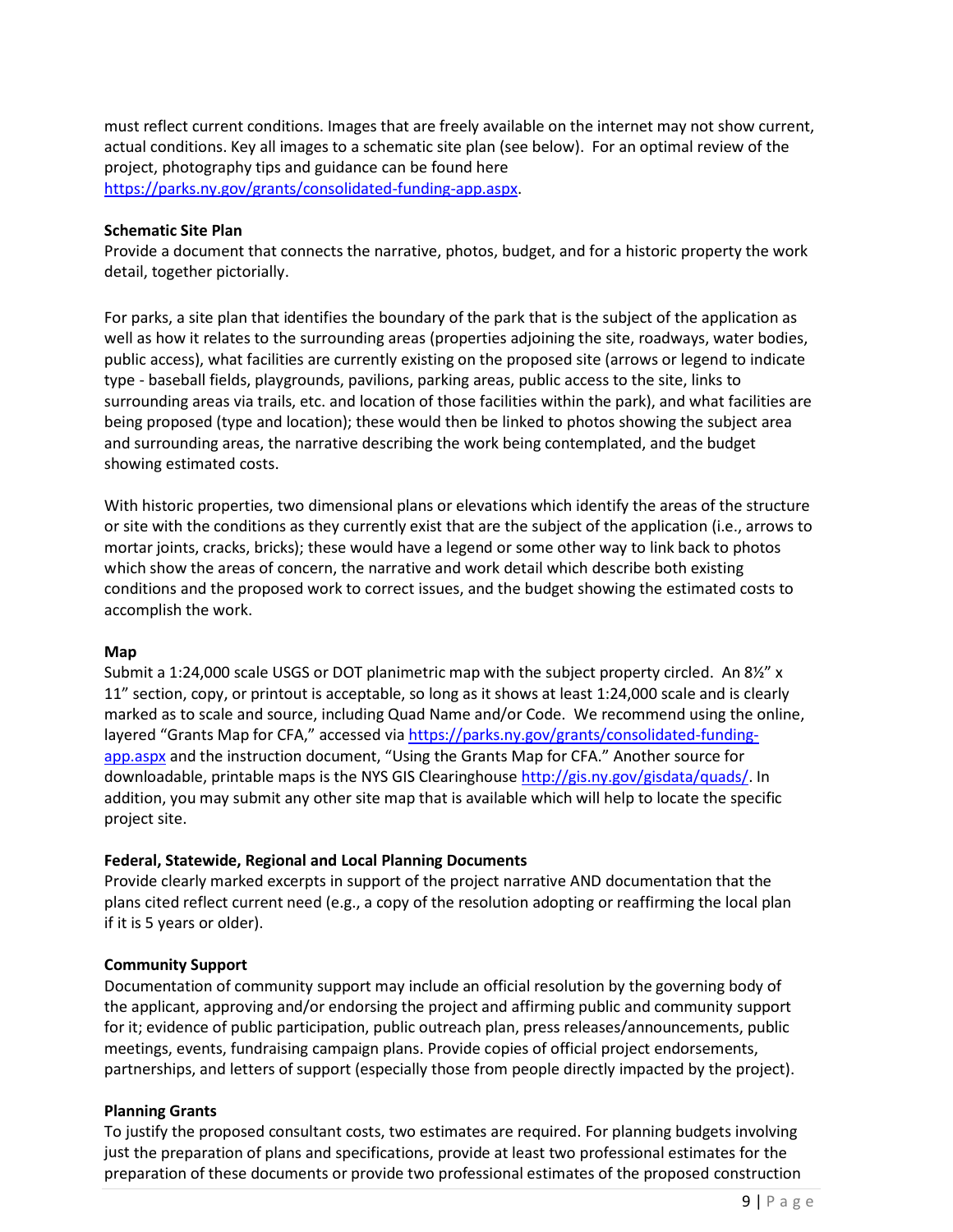costs or submitted construction bids and identify the percentage of the professional fee to prepare plans and specifications. For other planning projects (condition studies, Historic Structures Report, Cultural Landscape Report, feasibility study, etc.), submit two estimates and documentation of consultants' qualifications and/or licenses (for historic preservation professionals, see "Historic Preservation Terms and Professional Qualifications" available at [https://parks.ny.gov/grants/consolidated-funding-app.aspx\)](https://parks.ny.gov/grants/consolidated-funding-app.aspx).

# **Alienation Legislation**

If parkland is being alienated (projects located in a public park facility, all or part of which is being sold, leased, exchanged, donated, disposed of or used for other than public park purposes), provide a copy of the proposed or enacted legislation authorizing the alienation.

# **SUPPORTING DOCUMENTATION:**

Depending upon the particular circumstances of your project, other attachments may be required. Still other attachments, while not required, may be essential to support rating points. All documents should be current to this grant cycle. See below for a list of supporting documentation.

- Evidence of local historic preservation or landmark designation
- Clearly marked excerpts from federal, statewide, regional, or local planning documents
- Written documentation clearly identifying community need and involvement; if the local plan which identifies the need for the project is 5 years or older, provide evidence that the plan reflects current need (i.e., a copy of the resolution adopting or reaffirming the local plan)
- Documentation from State agencies regarding remediated brownfields, protected species, habitats, etc.
- Documentation of pre-construction planning, procurement of services, consultant qualifications, etc.
- Ground disturbance documentation
- All official project endorsements, partnerships, and letters of support
- For stand-alone planning projects, justification of budget estimate

# **ATTACHMENTS TO SUPPORT APPLICATION:**

As outlined above, your application requires you to upload supporting documents. Before you begin to prepare the supporting documents, go to the Documents tab within the Consolidated Funding Application to review size limits and acceptable file formats, including how to combine multiple files into a single file. *It is also advisable to use short naming conventions when labeling each file; longer named attachments may prevent the file from being opened*.

You may proceed with your application without uploading these documents. However, since supporting documents are required, you must return to the Documents section and upload the required documents before you can finalize and submit your online application.

For assistance scanning your documents, please contact the Regional Grants Administrator for your County at [https://parks.ny.gov/grants/contact.aspx.](https://parks.ny.gov/grants/contact.aspx)

# **ADDITIONAL RESOURCES:**

Go to<https://parks.ny.gov/grants/consolidated-funding-app.aspx> to view forms and resources containing additional instructions concerning attachments to the application. For more information, contact the NYS Office of Parks, Recreation and Historic Preservation (OPRHP) Regional Grants Administrator (RGA) for your county [\(https://parks.ny.gov/grants/contact.aspx\)](https://parks.ny.gov/grants/contact.aspx), or [NYSOPRHPGrants@parks.ny.gov.](mailto:NYSOPRHPGrants@parks.ny.gov)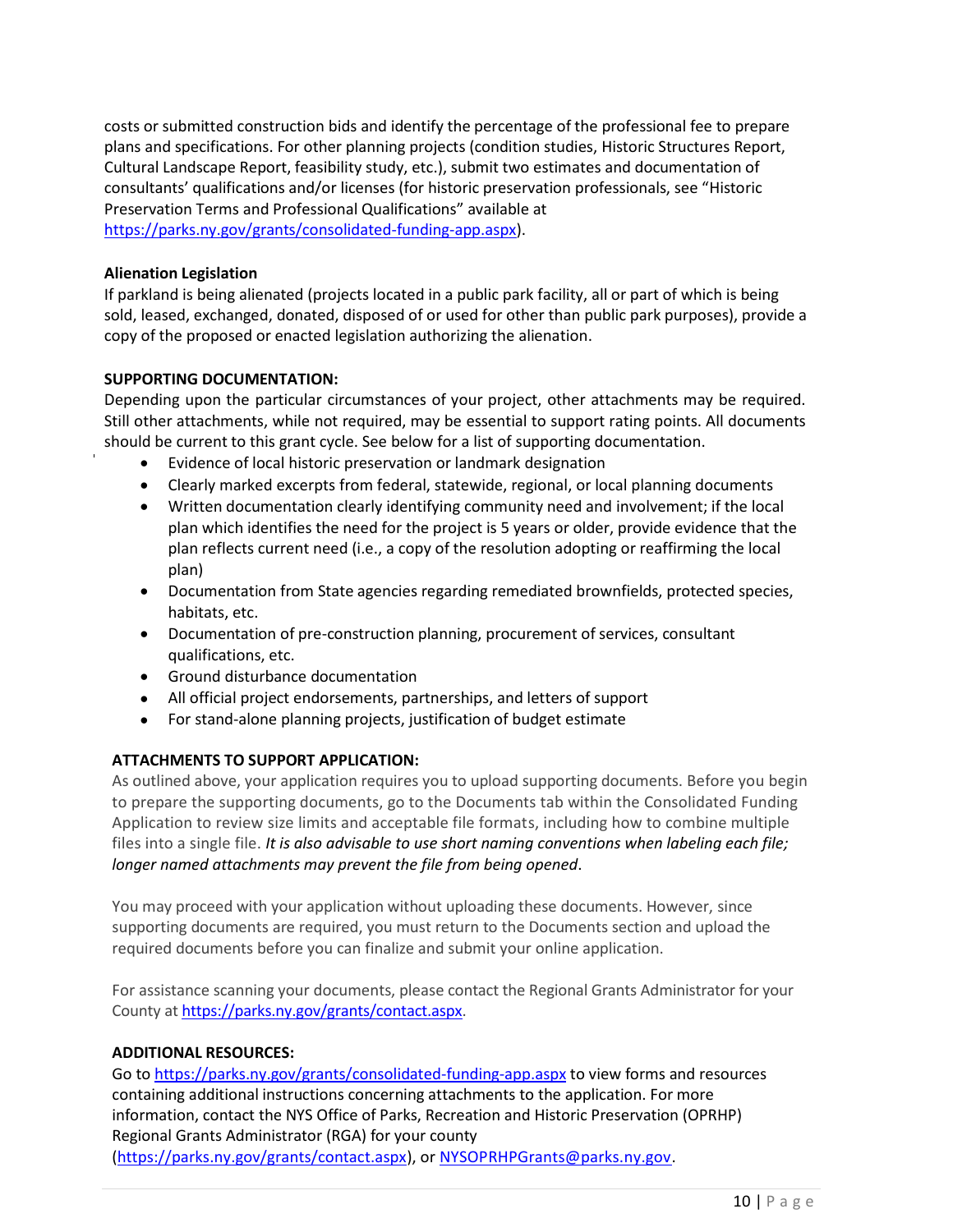**GRANT SELECTION CRITERIA:** Each application will be reviewed for eligibility and, if determined eligible, will be rated according to the Grant Selection Criteria. Applications will be evaluated to assess the degree to which they meet the elements of each criterion below. A successful grant proposal is not expected to meet all of these criteria. Within each region, applications are ranked according to project category, competing only against others in their region and category. The Grant Selection Criteria are:

# **I. Project Impact** (up to 30 points)

For Parks Projects:

- A. Need, as determined by a statewide assessment (0-5):
	- For recreation projects: SCORP Relative Index of Needs
	- For open space/conservation projects: NYS Open Space Conservation Plan
- B. Community Impact and Need (0-25). The application should document both the extent of a need and how the project will address that need.

Population Served: Assess whether the project will primarily serve a densely populated area, an area where a substantial proportion of the population is of low income, and/or a population that is otherwise disadvantaged or underserved with respect to existing recreational opportunities. For example, will it meet the needs of an aging population, encourage participation by youth and teens, respond to population and social changes in the community, and/or ensure open and reasonable access to persons of various abilities.

Need for Facilities: Assess the degree to which local recreation, conservation or open space deficiencies will be addressed by the project. Evidence of need can include documentation of:

- For recreation projects: number of similar facilities in the service area; level of use of existing facility and anticipated level of use of proposed facility; condition of facilities, including evidence of physical deterioration, decay, neglect, or disinvestment; emergencies, mandates, or development pressure.
- For open space/conservation projects: protection of watershed, aquifer, animal or plant species, significant natural communities, or other natural, scenic or open space resources that are unique, rare, or of statewide or regional significance; wetlands, shorelines, unique areas, biodiversity areas, wildlife habitats, forested wildlife, flood plains; improved access to water or public fishing rights, trails or greenways; increased land for active recreation in existing or new parklands, buffer zone/viewshed to enhance or protect existing recreational or environmental resources; or a recognized brownfield site for park development.

For Historic Preservation Projects:

A. Level of Significance (0-15). Points are awarded based on the level and area(s) of significance of the property (as recorded in the State/National Register nomination or in the National Historic Landmark documentation), consideration of the significance of the specific feature(s) of the property to be addressed in the proposed project (e.g., a primary contributing resource versus a secondary contributing resource), and the extent to which the project protects, enhances or impacts that property and feature(s).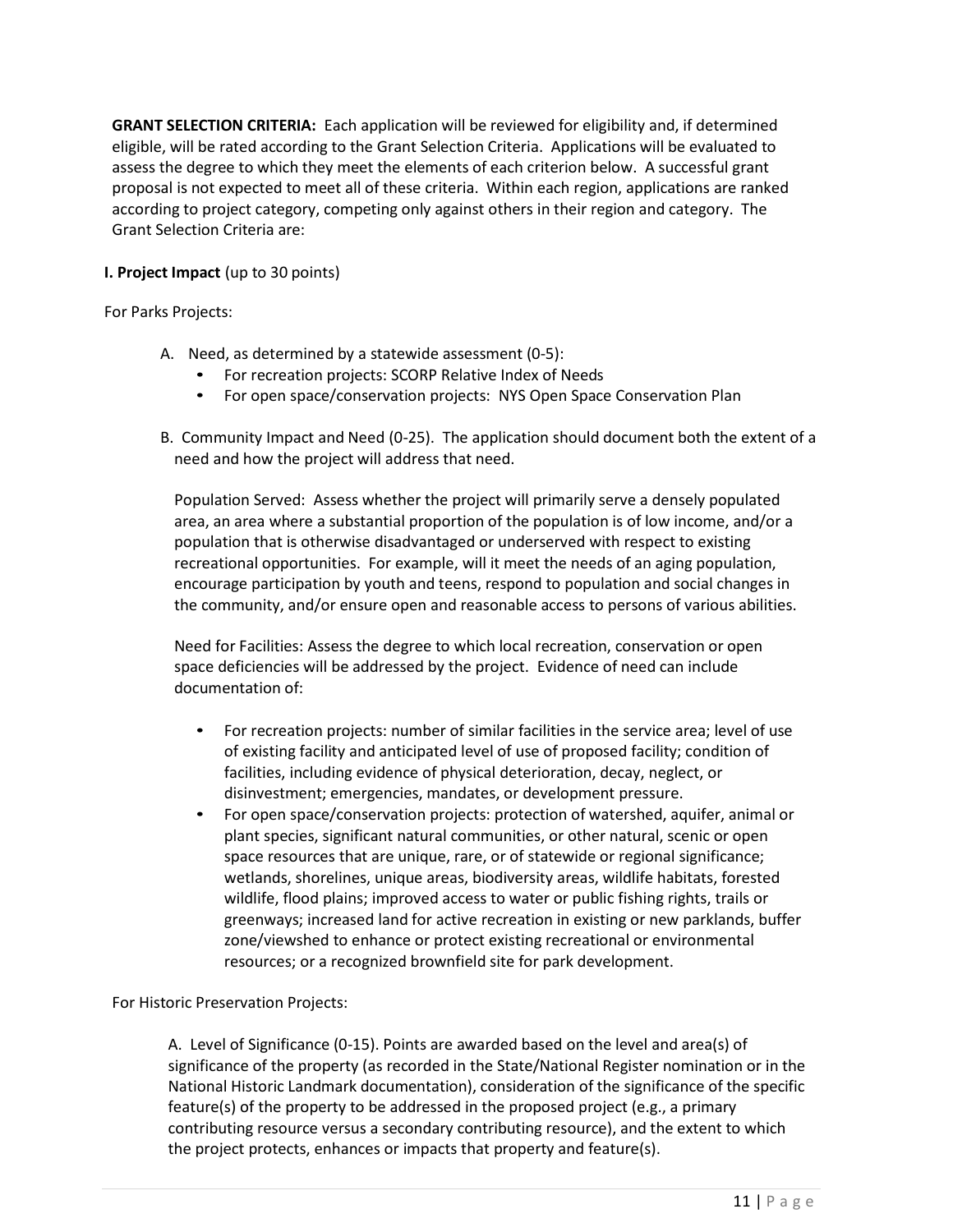B. Severity/Immediacy of Threat (0-15). Points are awarded based on the type (e.g., deterioration, damage, demolition, inappropriate development), extent (e.g., isolated, widespread, accelerated), severity, immediacy, and degree (e.g., recent, on-going, imminent) of threat to the property from negligence, development pressure, inappropriate treatment, etc., and the degree to which the project addresses that need and ensures the long-term preservation of the property.

#### For Heritage Area Projects:

A. Addresses significant Heritage Area resources (0-5). Points are awarded based on how well the project contributes to the preservation, restoration, or enhancement of natural, historic, or cultural resources related to the Heritage Area's interpretive theme(s) as established in its approved management plan.

B. Addresses Heritage Area goals (0-15). Points are awarded based upon how the project addresses the Heritage Area goals of preservation/conservation, education/interpretation, recreation, and economic revitalization. At a minimum, a Heritage Area project will address one Heritage Area goal, but a typical Heritage Area project addresses two or more. Therefore, points should reflect both the number of goals met and how well they are met.

C. Enhances the Heritage Area Experience (0-10). Points are awarded based upon the degree to which the project directly serves or benefits heritage area visitors and users, enhances the function and visual quality of the heritage area, and/or contributes to the local economy.

# **II. Planning Initiatives** (up to 10 points):

A. Community Support: Points are based on evidence of community support of and involvement in the project, including efforts to publicize and/or engage the community in project planning, such as:

- letters of support, especially those from people directly impacted by the project
- official project endorsements/partnerships and other evidence that the project is supported by local elected officials and community groups, such as Land Trusts, recreation committees, environmental councils, preservation boards, Friends groups, local activists
- press releases/announcements/publicity
- plans for public outreach or fundraising campaign
- news articles
- records of public meetings including project-specific meetings (such as press event), official government reviews (e.g., Community Board, Planning Board, etc.) and presentations to a group such as a neighborhood association or interest group

B. Consistent with Plans: In determining whether the project relates or contributes to documented plans, examine documents cited and submitted. For planning documents more than five years old, look for evidence that the plans are current and applicable. Relevant documents include, but are not limited to:

- NYS Open Space Conservation Plan as a priority project
- New York State Historic Preservation Plan
- New York Statewide Trails Plan/New York Statewide Greenway Trails Plan
- State or National Heritage Area Management Plans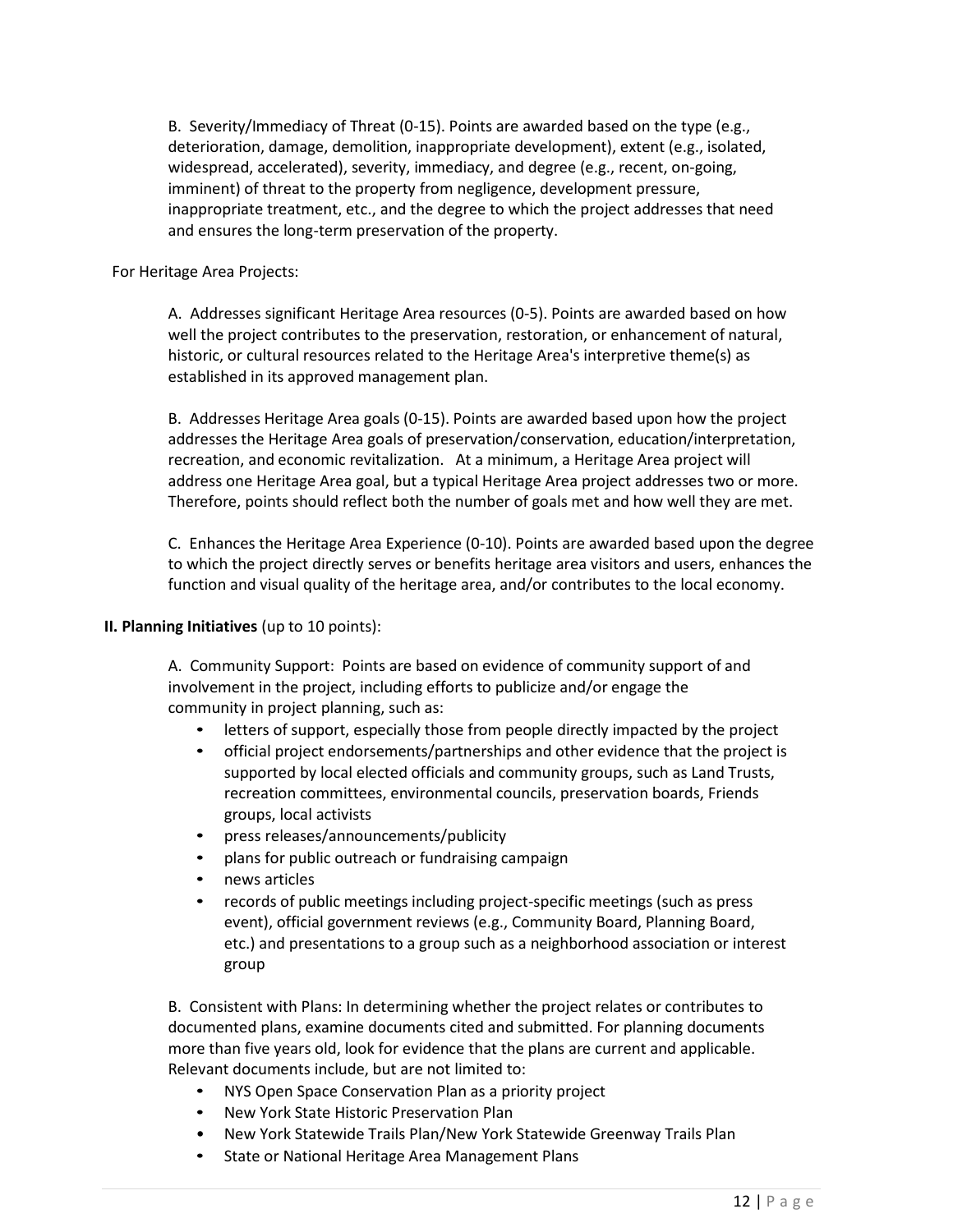- Local Waterfront Revitalization Program (LWRP)
- Recognized local Open Space Plan
- Local historic preservation ordinance/designations
- Community participation in the Certified Local Government (CLG) Program
- Other state/federal/local plans, such as Preserve America designation, Path Through History, etc.
- Community comprehensive or master plans or other local plans
- Project implements a prior Planning grant

**III. Reasonableness of Cost** (0-20). Project planning, administrative structures and budget demonstrate fiscal prudence and readiness to proceed. Is there a logical justification for all expenses? Does the budget narrative include an explanation for each budget line and clearly support the applicant's need for additional financial resources to achieve project outcomes? Does the budget include the required matching funds? Does the proposal describe how the grant recipient will monitor expenditures during the life of the project to ensure that the project stays on schedule and within budget?

- A. Budget
	- Budget in the application is complete, detailed, computed correctly, and contains no extraneous or ineligible expenses.
	- The budget is based on a cost estimate from a reliable source.
	- Matching funds are on hand and/or application evidences a reasonable expectation that matching funds will be available as and when needed.

# B. Readiness

- Necessary project planning and document preparation has been completed.
- Qualified project professionals, properly procured/hired, are on hand.
- Proposed project/work is appropriate and conforms to accepted professional standards.
- Application evidences viable strategy and resources for implementing/operating and maintaining the project in the future.

# C. Feasibility

- Administrative structures are in place to handle grants.
- Applicant has proven experience in projects of similar scale and/or scope.
- Timeframe presented in application is reasonable to accomplish all aspects of the work and grant administration (including any necessary fundraising).

# **IV. OPRHP Commissioner Priorities for 2022** (0-10)

A. Projects that enhance and/or create opportunities for walkable public spaces for recreation, fitness, community gardens and open space in underserved neighborhoods (i.e., build green space, revitalize existing athletic and recreational facilities, create, and enhance amenities at community gardens and schoolyards).

B. Projects that rehabilitate existing sections of the Empire State Trail, and/or create or enhance multi-use pedestrian and bicycle trails, creating physical and functional connections among already-protected state and local lands, historic sites, greenways, trails (including the Empire State Trail) and waterways. For example, projects may include landscape and trail improvements and special features or signage to improve programming and interpretation.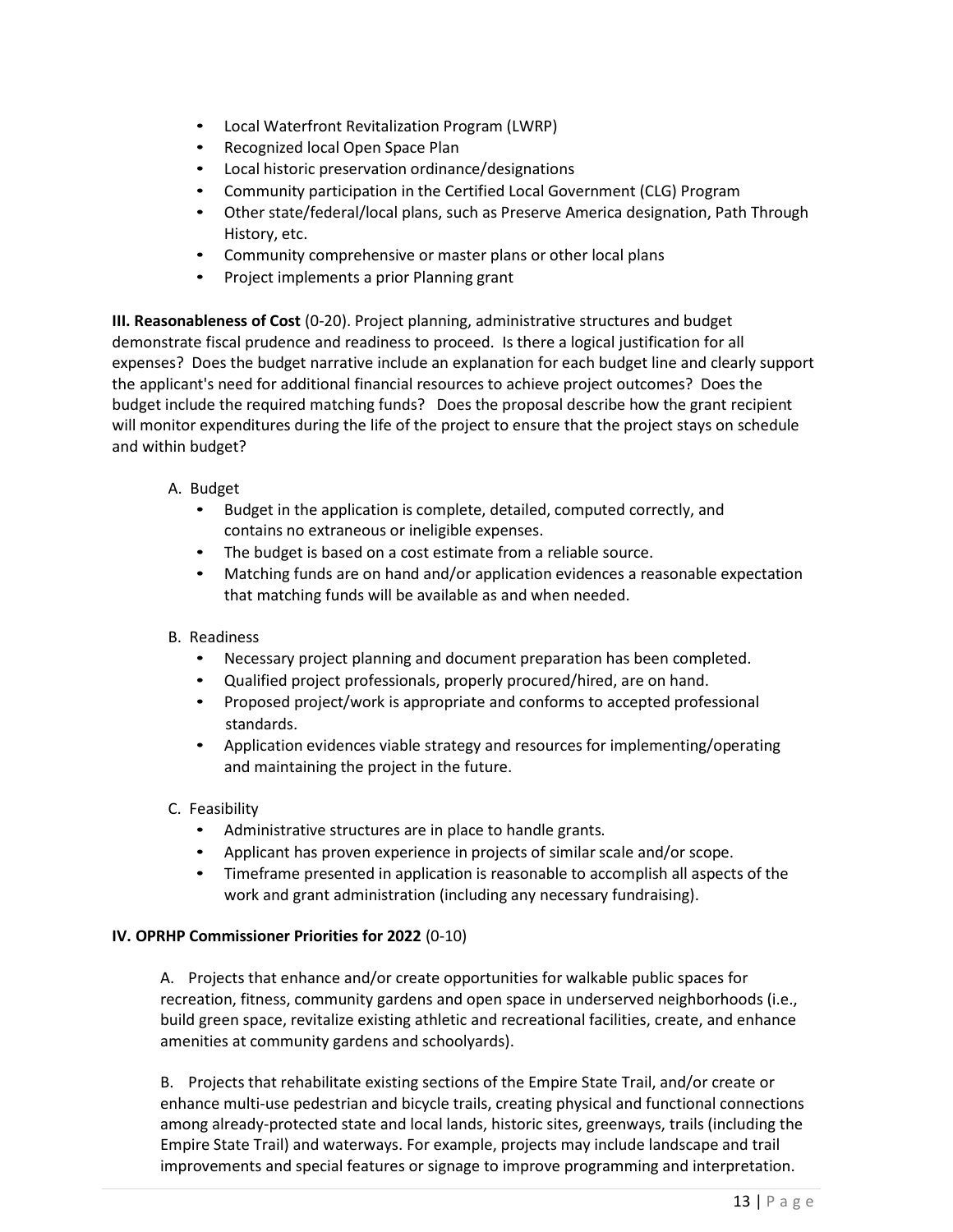C. Projects that are undertaken by OPRHP Friends organizations or other partner groups that occur in State Parks or Historic Sites.

# **V. Regional Economic Development Council Assessment** (0-20)

# **VI. Statewide Assessment "Commissioner Points"** (0-10)

A. Geographic Distribution. Consideration may be given to projects in areas that have or have not received funding in recent cycles or where funding is not commensurate with the population of the area. This will be based on the proximity to other funded sites and the diversity of projects being funded on a regional and local basis, as well as the service area of the developed or planned facilities.

B. Maximize Use and Accessibility. Consideration may be given to projects where funding will allow underutilized facilities to be accessed or to develop underutilized resources for public use. This will be based on the resources offered by the facility, the use of those resources and whether the proposed project will help the facility expand and enhance its public use.

C. Special Engineering, Environmental, Preservation Benefits. Consideration may be given to develop particularly significant resources and facilities or to develop innovative approaches to preserve valuable resources. This will be based on the type of resource being developed or rehabilitated; its rarity on a local, regional, statewide, and national basis; the ability of an innovative technology to address an emergency or mitigate future problems; how well a technology can be "exported" for use on other properties and resources; and how/if the project will allow public access that would not otherwise be available.

D. Past Performance. Consideration may be given to how timely an applicant completed previous projects, including its reporting requirements; how successful it was in outreach, especially to minority- and woman-owned businesses; the ongoing upkeep and maintenance of the property; and its cooperation in allowing OPRHP to complete inspections and other follow-up activities.

# TOTAL (0-100)

# **VII. Project in a Hudson River Greenway Compact Community** (5% bonus).

Award points if the proposed project is located in a Hudson River Valley Greenway **Compact** Community, and the application documents that the project is consistent with the Greenway criteria of natural and cultural resource protection, regional planning, economic development, heritage and environmental education, and/or public access to the Hudson River (for information, go to: <https://hudsongreenway.ny.gov/community-planning> or the Greenway map at [https://hudsongreenway.ny.gov/system/files/documents/2018/09/greenway-mapsept-2018.pdf\)](https://hudsongreenway.ny.gov/system/files/documents/2018/09/greenway-mapsept-2018.pdf).

# **AWARD CRITERIA DETAILS**

- ELIGIBLE AREA, CITY, COUNTY, POPULATION LIMITS OR POPULATION TARGET TYPES: Not less than \$13 million of the \$26 million appropriation must be awarded to projects located in densely populated and/or underserved areas. (Note: \$5,125,000 of the appropriation is directed to specific line items, leaving \$20,875,000 available for the competitive award program.)
- LIMITATIONS: While applicants may apply for more than one grant category funded under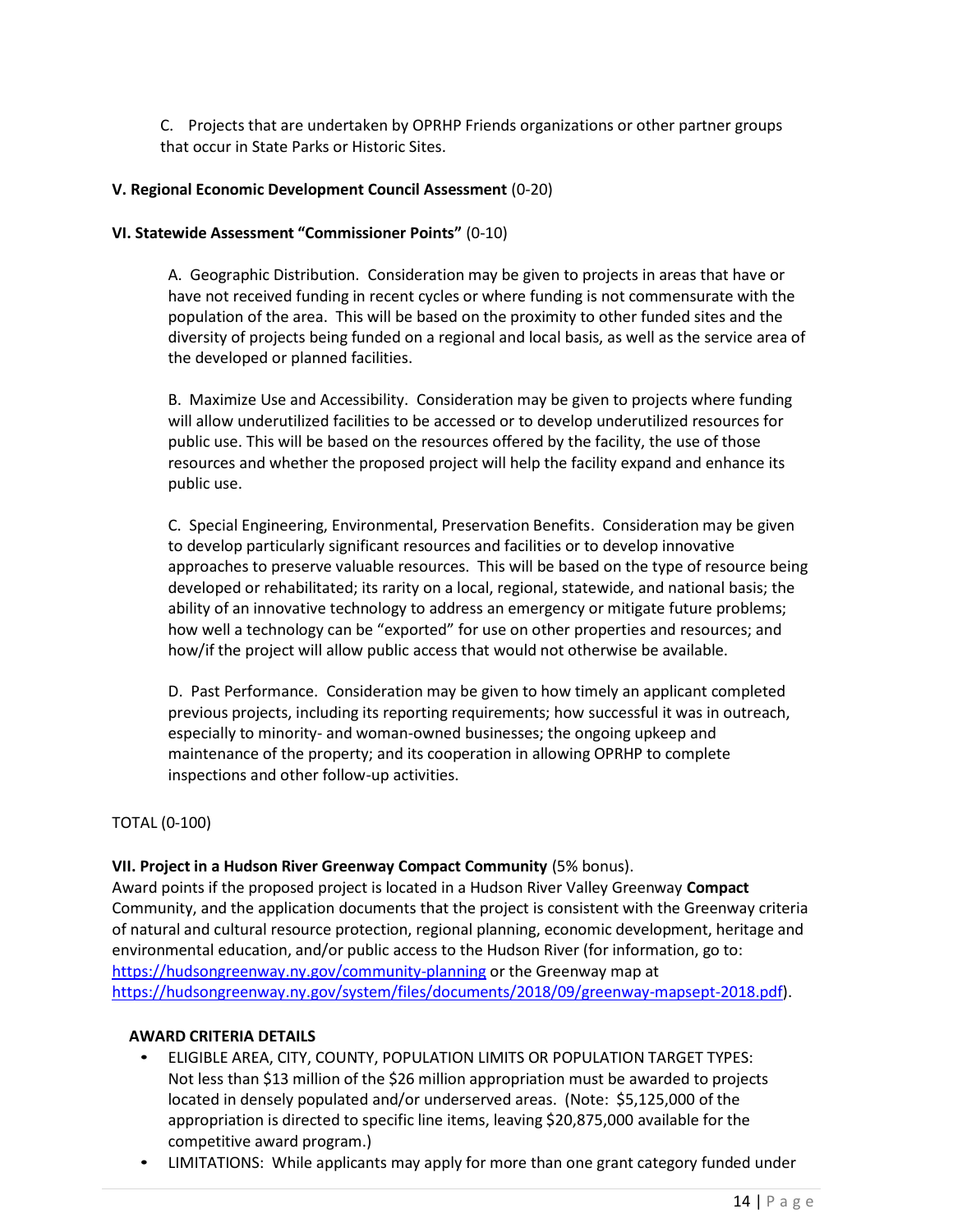OPRHP'S EPF Program, no project will receive more than one grant award in any funding year. There is no statutory limit on the number of grants one property, or one applicant may receive, but in the interest of equity and fairness and in consideration of applicant capacity, applicants that have three or more open grants with OPRHP should not receive additional awards. **There is an administrative cap of \$500,000. If the total project cost is greater than \$4 million, up to \$750,000 may be requested.** Should project costs increase postaward, the grant award **will not** be adjusted upward.

- LONG RANGE GOALS: Special consideration should be given to projects that are referenced in the Statewide Comprehensive Outdoor Recreation Plan (SCORP) or included in otherstate and local planning initiatives.
- PROJECT TERM COMPLETION DATES: Once all conditions of award are met (see SUCCESSFUL APPLICANT REQUIREMENTS below) and a contract is executed with the State, it is anticipated that acquisition and planning projects will be completed within one year and construction projects within two years; projects must be completed within five years from the date of the award of the grant. OPRHP will monitor the progress of project work and will recapture awarded funds if significant progress is not made.

# **SUCCESSFUL APPLICANT REQUIREMENTS:**

Successful applicants are advised NOT to begin work until a project contract with the State has been fully executed. Proceeding without advance OPRHP approval will jeopardize grant reimbursement.

Certain conditions of award must be met to the satisfaction of OPRHP before a contract can be executed with the applicant/grantee. These will include, but are not limited to:

- Submission of a signed authorizing resolution that names the official(s) authorized to accept the grant funds and enter into and execute a contract (as well as long-term protection documents and other certifications, if required) with the State.
- Submission of a signed Prevention of Sexual Harassment in the Workplace Policy certification. The grantee's Authorized Official shall certify that the grantee (1) has and has implemented a written policy addressing sexual harassment prevention in the workplace and such policy meets the minimum requirements of section two hundred one-g of the labor law and (2) provides annual sexual harassment prevention training to all its employees. In addition, the grantee's Authorized Official shall certify the grantee will make best efforts to retain contractors and/or sub-contractors for grant-related work that also meet the provisions of (1) and (2) above. Alternatively, if the grantee cannot certify the foregoing, the grantee's Authorized Official shall so state and shall furnish a signed statement which sets forth in detail the reasons therefore. NOTE: Information, including model policy and training standards, is available on the New York State Department of Labor's website at: [https://www.ny.gov/combating-sexual-harassment-workplace/employers.](https://www.ny.gov/combating-sexual-harassment-workplace/employers)
- Submission of a signed Non-Discrimination certification. The grantee's Authorized Official shall certify that the grantee does not have institutional policies or practices that fail to address the harassment and discrimination of individuals on the basis of their age, race, creed, color, national origin, sexual orientation, gender identity, military status, sex, marital status, disability, or other protected basis. In addition, the grantee's Authorized Official shall certify that the grantee will make best efforts to retain contractors and/or sub-contractors for grant-related work that do not have institutional policies or practices that fail to address the harassment and discrimination of individuals on the basis of their age, race, creed, color, national origin, sexual orientation, gender identity, military status, sex, marital status,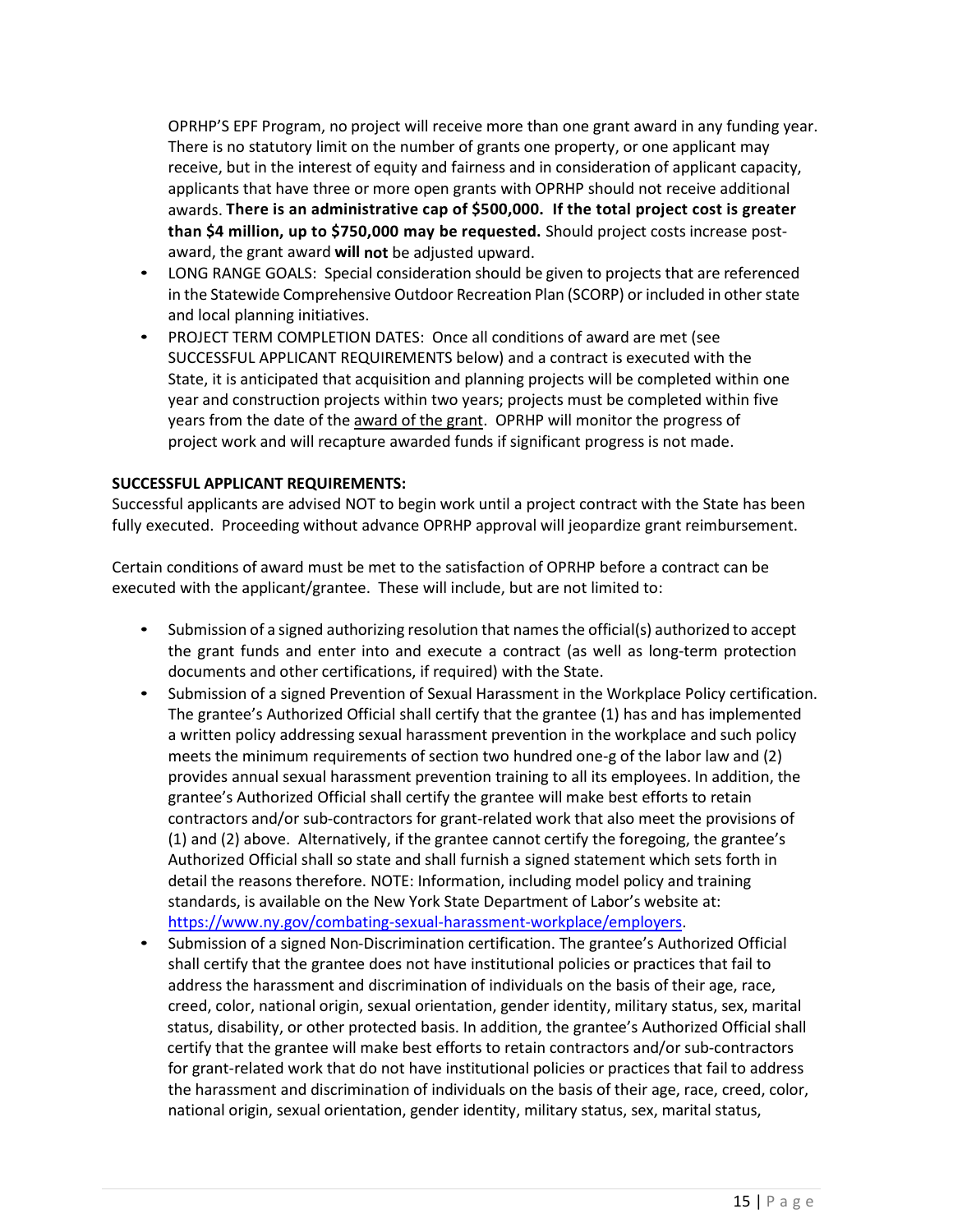disability, or other protected basis. Alternatively, if the grantee cannot certify the foregoing, the grantee's Authorized Official shall so state and shall furnish a signed statement which sets forth in detail the reasons therefore.

- Enrollment in New York State's electronic payment program for vendors. Information on how to enroll can be found here:<https://www.osc.state.ny.us/vendors/index.htm>
- Registration in the Grants Gateway.
- For not-for-profit grantees:
	- O Maintenance of pre-qualification status in the Grants Gateway.

O Documentation of current coverage or exemption for Workers' Compensation and Disability Insurance

O Being current with pertinent filings under Section 501 of the United States Internal Revenue Code and the following New York State Laws, as applicable: Article 7-A of the Executive Law; Section 8-1.4 of the Estates, Powers and Trusts Law; Section 1508 of the Notfor-Profit Corporation Law; or Section 215 of the Education Law.

- O Valid New York State Vendor Responsibility Questionnaire.
- Evidence of ownership interest, including:
	- O For development projects:
		- Property deed and affidavit of title or opinion of municipal counsel.
		- If the grantee does not own the property in fee, documentation of the ownership interest, such as a lease, management agreement, or memorandum of agreement.
	- O For stand-alone planning grants where the grantee does not have any ownership interest in the property: the owner's written permission for the applicant to access the property as necessary to complete the project.
- Environmental and historic preservation reviews (including archeological review).
- Documentation of all necessary approvals to undertake the project.

Grant contracts will require that prior to commencement of project work, certain procedures must be followed, and documentation provided to and approved by OPRHP including, but not limited to:

- For any project involving ground disturbance (trenching, grading, demolition, new construction, etc.), prior ground disturbance documentation or an archeological investigation will be required.
- Acquisition projects require certification of clear title by the State.
- Any permits required from agencies such as the NYS Department of Environmental Conservation (DEC) or the US Army Corps of Engineers (COE) must be filed with the State before construction begins.
- OPRHP must accept/approve plans and specifications, bidding documents, competitive bidding, and solicitation of MWBEs, etc.
- All EPF projects are subject to New York State Education Law (Articles 145, 147 & 148) regarding the preparation of plans and specifications. Plans which include the design of buildings and/or structures, such as bridges, tunnels, and scenic overlooks, must be stamped, signed, and dated by a Licensed Professional, as defined in New York State Education Law.

Project costs will be eligible for reimbursement only if the specified grant work is included in the approved contract, meets State standards and the expenditures are made in compliance with State requirements, including, but not limited to: